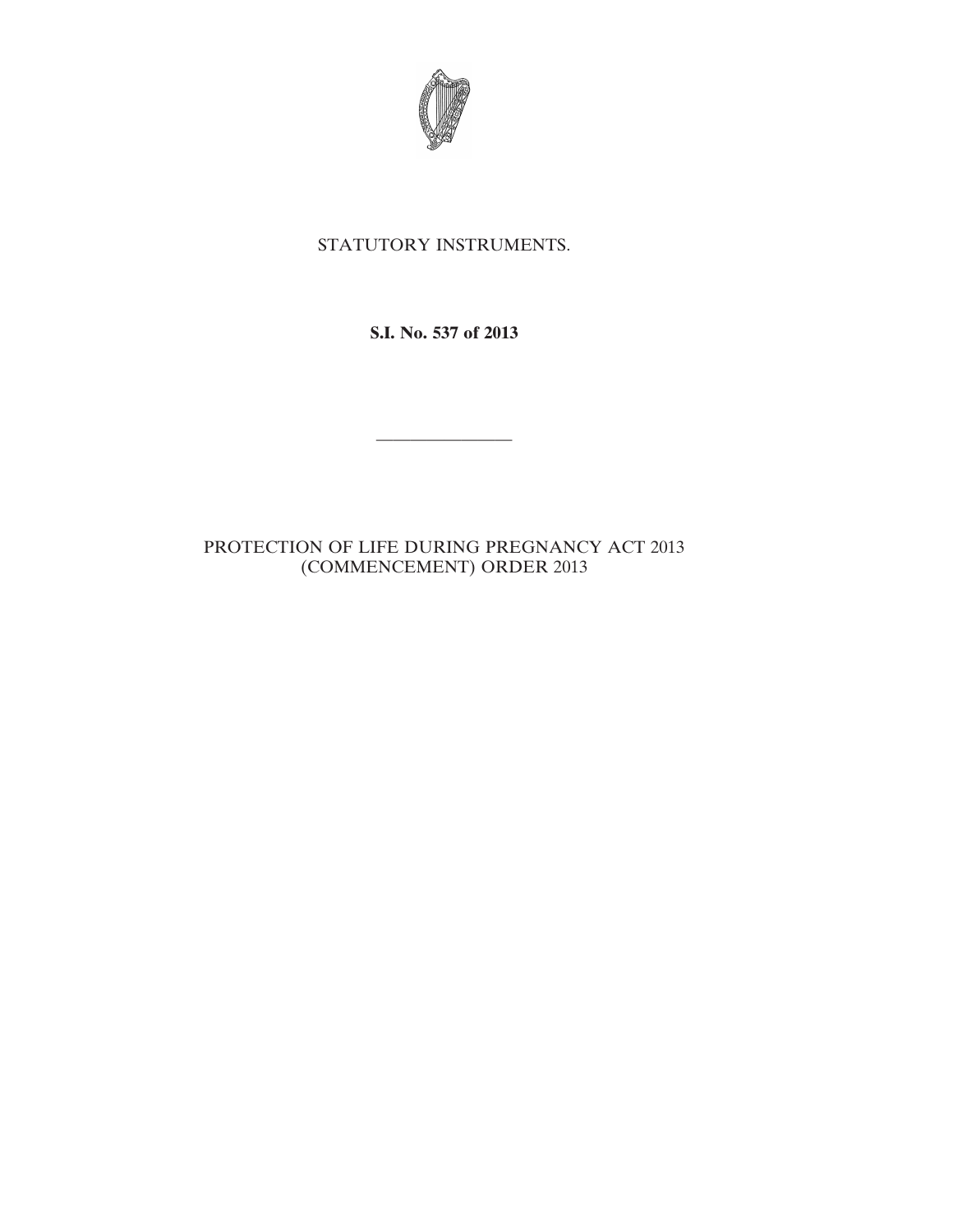### PROTECTION OF LIFE DURING PREGNANCY ACT 2013 (COMMENCEMENT) ORDER 2013

I, James Reilly, Minister for Health, in exercise of the powers conferred on me by section 1(2) of the Protection of Life During Pregnancy Act 2013 (No. 35 of 2013), hereby order as follows:

1. This Order may be cited as the Protection of Life During Pregnancy Act 2013 (Commencement) Order 2013.

2. The 1st day of January 2014 is appointed as the day on which the Protection of Life During Pregnancy Act 2013 (No. 35 of 2013) shall come into operation.



JAMES REILLY, Minister for Health.

*Notice of the making of this Statutory Instrument was published in "Iris Oifigiúil" of* 3*rd January*, 2014.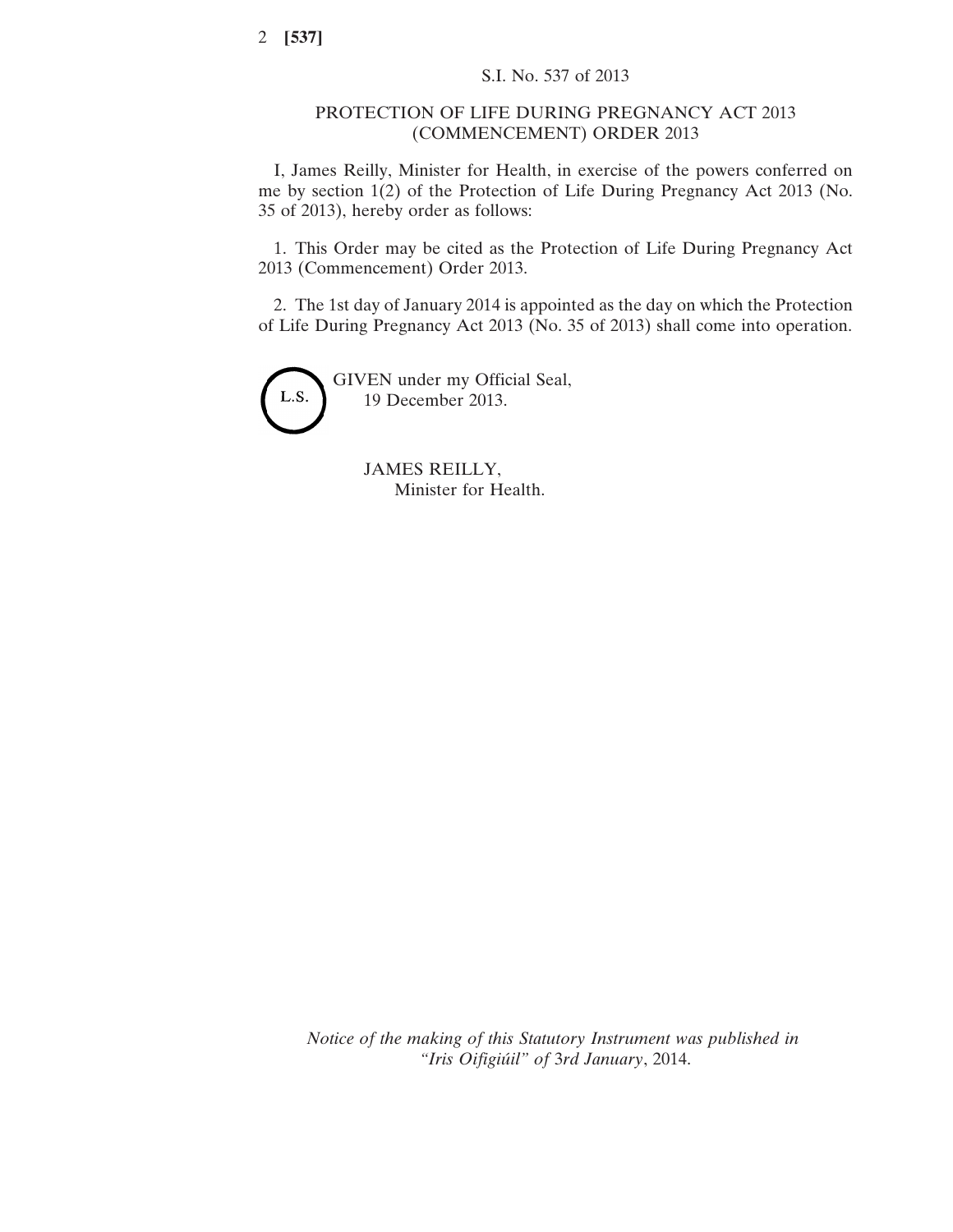## *Protection of Life During Pregnancy Act 2013*

### **Commencement Order**

### EXPLANATORY NOTE

*(This note is not part of the Instrument and does not purport to be a legal interpretation.)*

This commencement order brings into operation the Protection of Life During Pregnancy Act 2013 as provided for in Section 1(2) of this Act.